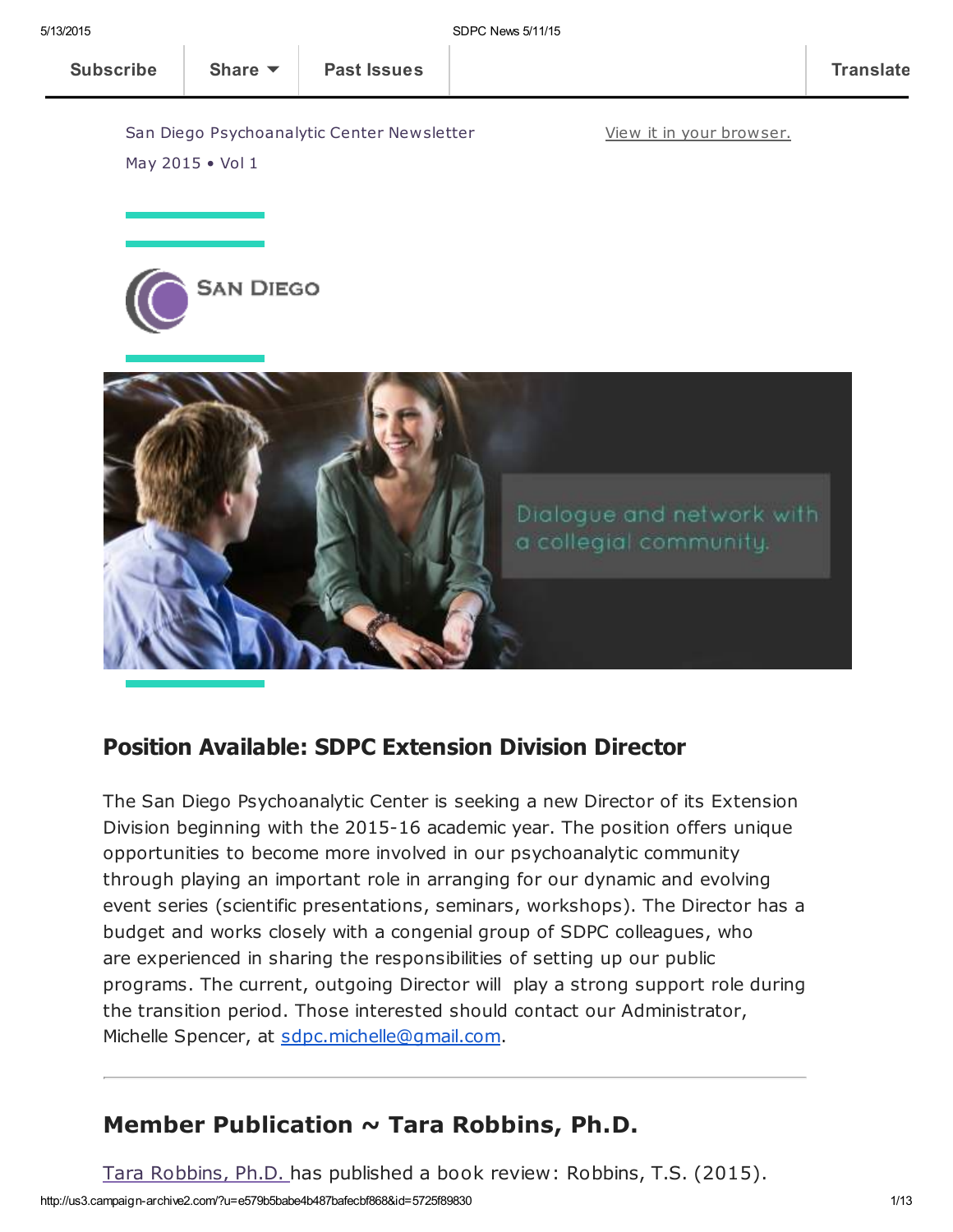Review of The Year of Durocher by Theodore Jacobs. Psychoanalytic Quarterly, 84: 261-263.

## Member Presentation  $\sim$  Reid Meloy, Ph.D.

Reid [Meloy,](http://www.sdpsychoanalyticcenter.org/members/profiles/61#profile-main) Ph.D., gave an invited master lecture at the California Psychological Association Annual Convention on April 25: "Contemporary Threat Assessment: Psychologists' Response to a World at Risk."



## Alan Sugarman, PhD to Present During APsaA & Association for Child Psychoanalysis Meetings

Alan [Sugarman,](http://www.sdpsychoanalyticcenter.org/members/profiles/38#profile-main) Ph.D. will be one of the discussants of the plenary presentation at the Association for Child Psychoanalysis meetings in Austin, Texas on May 2, 2015. A presentation of the analysis of a pre-latency boy by Dr. Charles Park will be discussed by Drs. Sugarman and Rona Knight from each of their preferred theoretical/ clinical perspectives. Dr. Sugarman will also be the discussant at the Two Day Clinical Workshop in Child and Adolescent Psychoanalysis at the Annual Meeting of ApsaA in San Francisco on June 5,6, 2015. A clinical case will be presented in detail over those two days, and Dr. Sugarman will discuss it.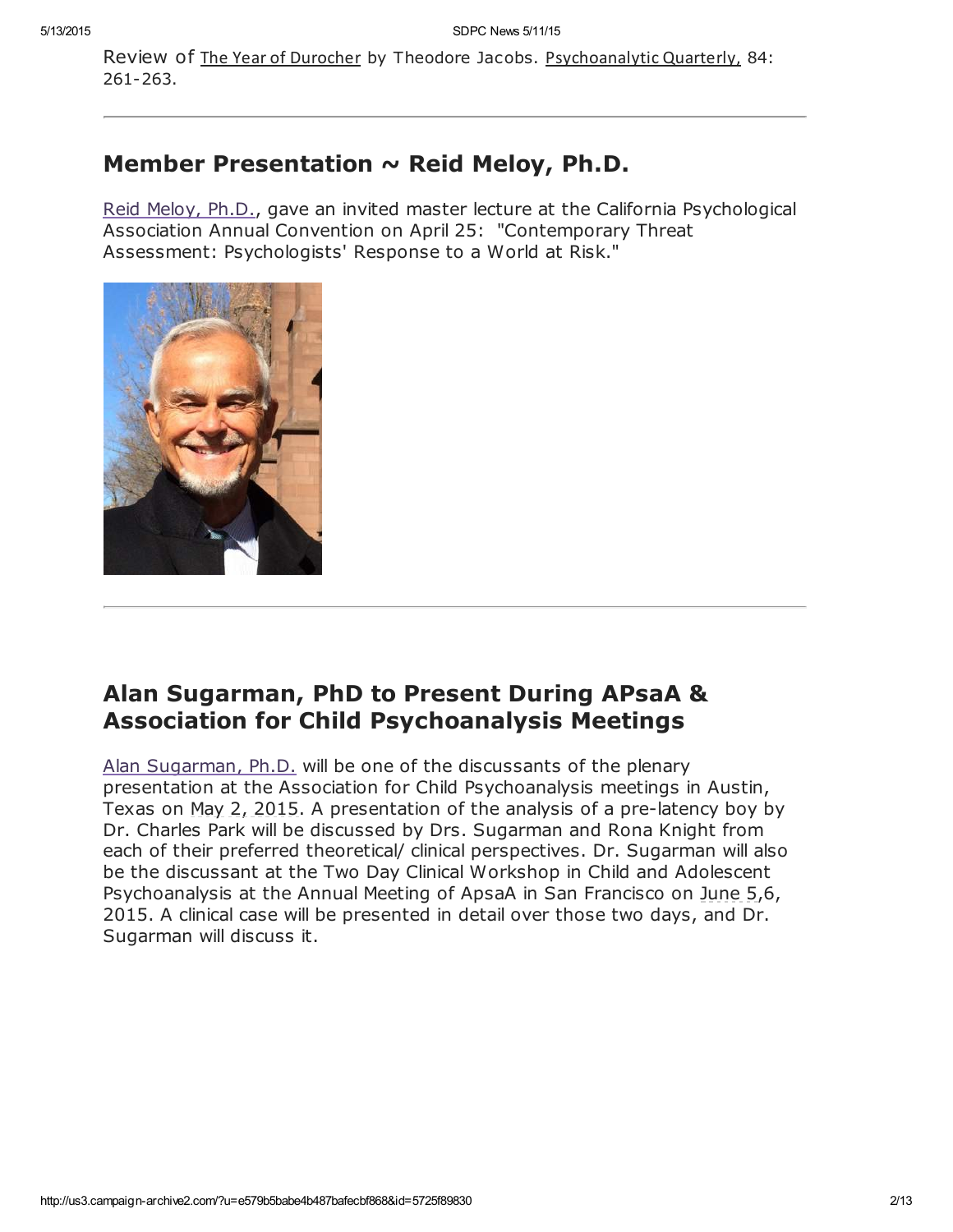

## Caroline de Pottél, LCSW, PhD will present at the International Psychoanalytic Association Conference

Dr. de Pottél will present her paper "Out of the Shadows: The Female Mind Blocked by Childlessness Stigma" at the International Psychoanalytic Association Conference in Boston on July 24, 2015 at 5:45 pm.

Dr. de [Pottel](http://www.sdpsychoanalyticcenter.org/members/profiles/12#profile-main) discusses motherhood as a social norm that is deeply embedded in our culture as a symbol, yet emphasized as though a mandated precondition for social acceptance as a mature woman. Internalized stigmas from unmet social norms can be perceived personally as abnormal. The reification of motherhood remains a barrier to the transformation of childlessness into metaphoric usage both culturally and within the psychoanalytic literature. The author illustrates a female case where this metaphoric transition takes place.



**The SDPC Graduation Celebration will be held** on Saturday, June 13, 2015 at the Home of Caroline de Pottel and Fred Lonider. Catering by California Cuisine.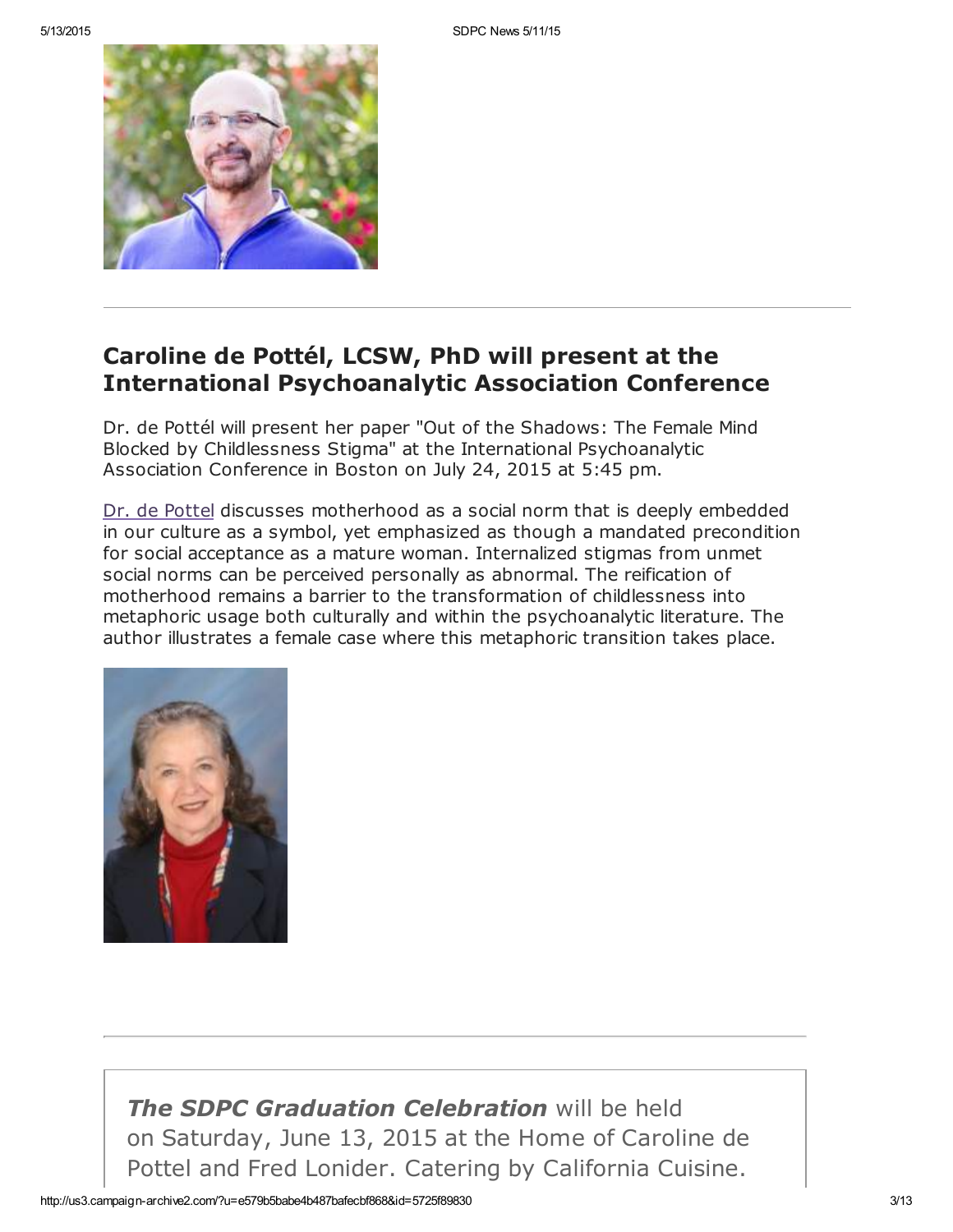Time and Details to be announced.

# SDPC Gala Fundraiser honoring Calvin [Colarusso,](http://www.sdpsychoanalyticcenter.org/members/profiles/20#profile-main) MD will be held on Saturday, 11/14/15

#### Please save the date. Invitations will follow shortly.

Calvin Colarusso, M.D.



# Donate to SDPC Through [Amazon](http://www.sdpsychoanalyticcenter.org/node/395#overlay-context=node/395) Smile

[AmazonSmile](http://smile.amazon.com/about) is a simple and automatic way for you to support SDPC every time you shop, at no cost to you. Amazon will donate 0.5% of the price of each purchase you make through AmazonSmile to SDPC. Sign up now and specify San Diego Psychoanalytic Center as the organization of your choice.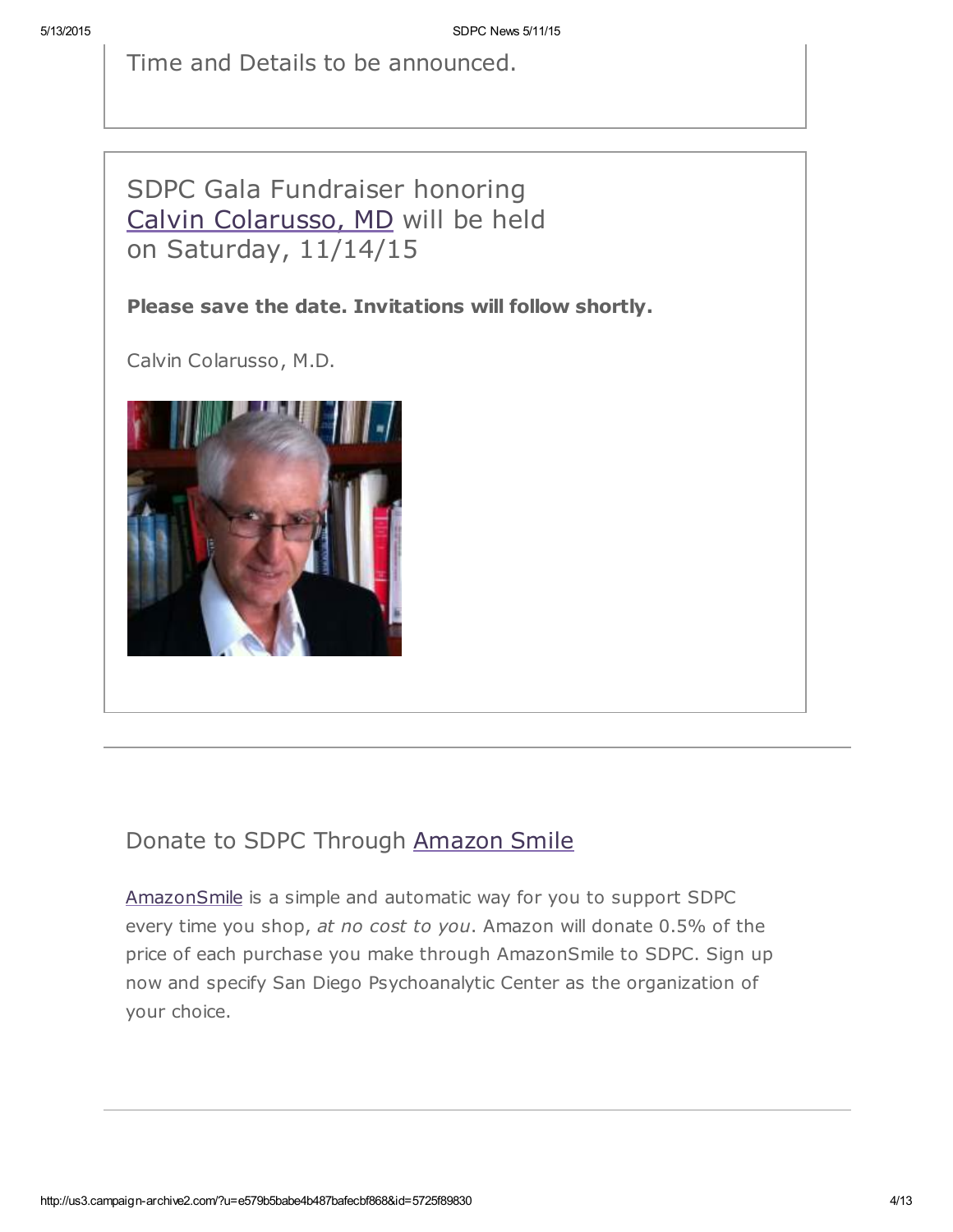# SDPC Educational Events

### The 2015-16 Extension Program Schedule will soon be posted on the SDPC Website.

See more upcoming educational events [here.](http://www.sdpsychoanalyticcenter.org/community-connections/upcoming-events)

Proposed APsaA Organizational Changes

Dear Friends and Colleagues,

The following memo was just sent to the Executive Council, the Board on Professional Standards, and now, to you, the membership. The ideas and recommendations made in this memo will be discussed in detail at the June meetings in San Francisco by both the Executive Council and the BOPS. We look forward to your input to Councilors, BOPS Fellows, and the Executive Committee between now and the June meetings.

Thank you for your attention to these important matters of the association and our profession. We look forward to seeing many of you in San Francisco.

Best regards, Mark

Mark D. Smaller, President

May 8, 2015

Dear Members of the Executive Council and the Board on Professional Standards,

During our Joint Meeting this past January in New York, many problematic aspects of governance and psychoanalytic education were vigorously discussed. Participants experienced first-hand the challenge of integrating different points of view about the complex internal situation that besets APsaA. We were asked to provide a focused framework for discussion that could result in organizational change.

We are writing now to tell you how far we have gotten with that task. We have developed a set of proposals that we think will help move APsaA forward. We think they offer a foundation and frame for change that could relieve our Association of decades of acrimony and internal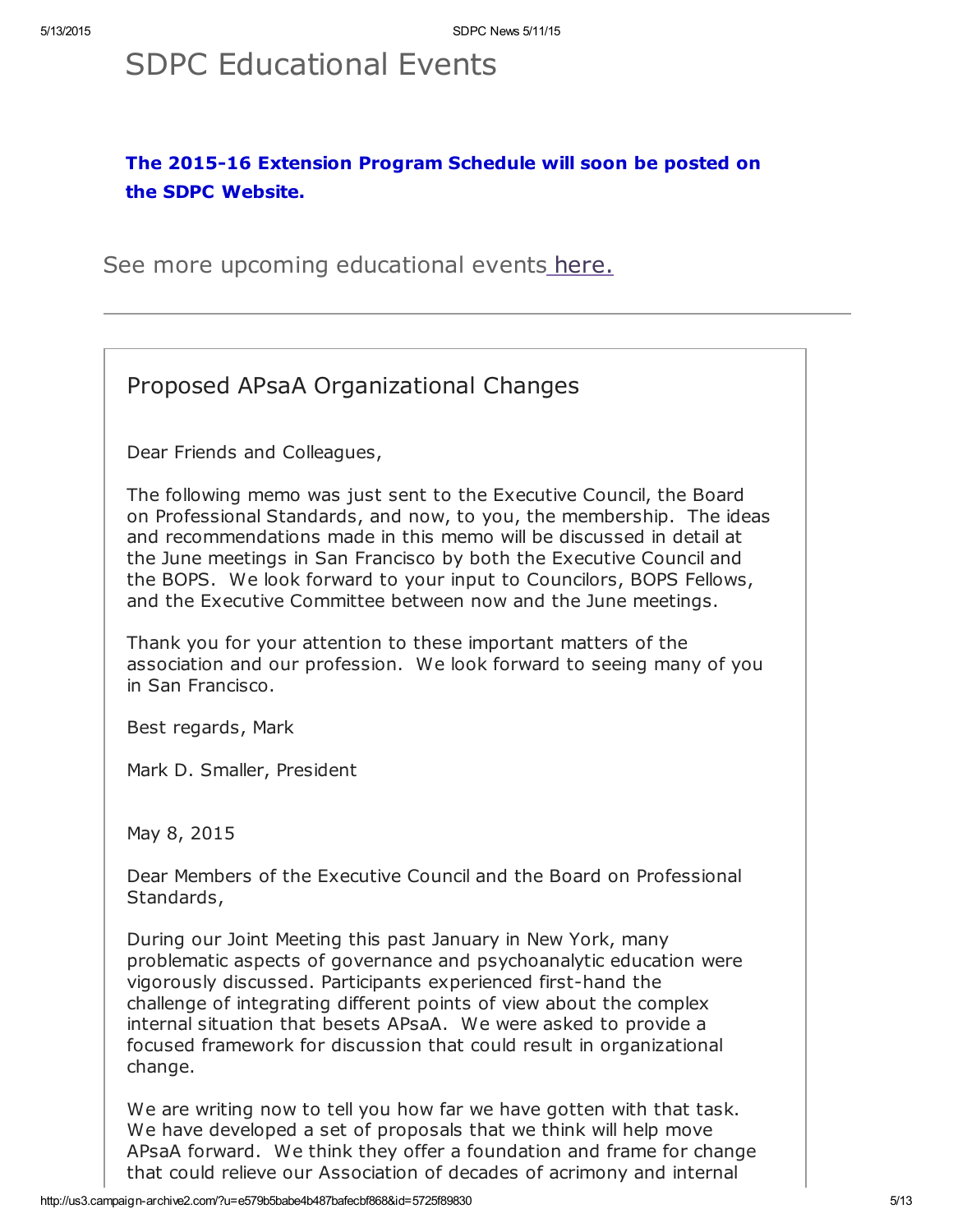conflict and permit a focus on the much larger challenges that face our profession.

Our aim in this communication is to be as concise and clear as we can. We offer our ideas to you for your consideration and understand there are details that will need to be clarified going forward.

Please review this set of ideas before the June meetings. Given the importance of the organizational challenges that face APsaA, we want to make adequate time for productive thought and discussion a priority.

Discussion of these proposals will begin during the first Joint Meeting, which immediately precedes theWednesday afternoon Board on Professional Standards meeting. There will be further discussion at the Board on Professional Standards meeting itself, at the Executive Council Meeting, and, finally, at the second Joint Meeting immediately following theThursday morning Executive Council meeting.

The essentials of our proposals are: the externalization of the regulatory functions of the Board on Professional Standards, the creation of a Department of Psychoanalytic Education to facilitate psychoanalytic education through promotion of contact and consultation between APsaA institutes, and development of the Executive Council's ability to oversee the Association's functions and govern effectively.

To achieve these goals, we propose the following actions:

1. IPA standards following the Eitingon model will be the baseline standard for education in APsaA institutes. The Association will remain a Regional Association of the IPA.

Institutes that want to adhere to requirements beyond the IPA baseline standard can do so.

2. The process of externalizing the certification examination, which will be given by the new American Board of Psychoanalysis (ABP), will continue and be completed by January 2016. Since IPA standards do not require certification for Training Analyst appointment, the decision whether to require it will become a decision of each local institute. After changes in APsaA bylaws regarding any requirement for certification, the APsaA Committee on Certification will sunset. Those institutes wishing to maintain certification for Training Analyst appointment will thereafter use the ABP.

3. A new Department of Psychoanalytic Education (DPE) will be created to conduct the non-regulatory functions of our existing Board on Professional Standards. It will focus on education and consultation between local institutes through non-regulatory committees similar to those that are now part of our Board on Professional Standards plus any additional committees that will advance the mission of the DPE.

4. An Institute Requirements and Review Committee (IRRC) will be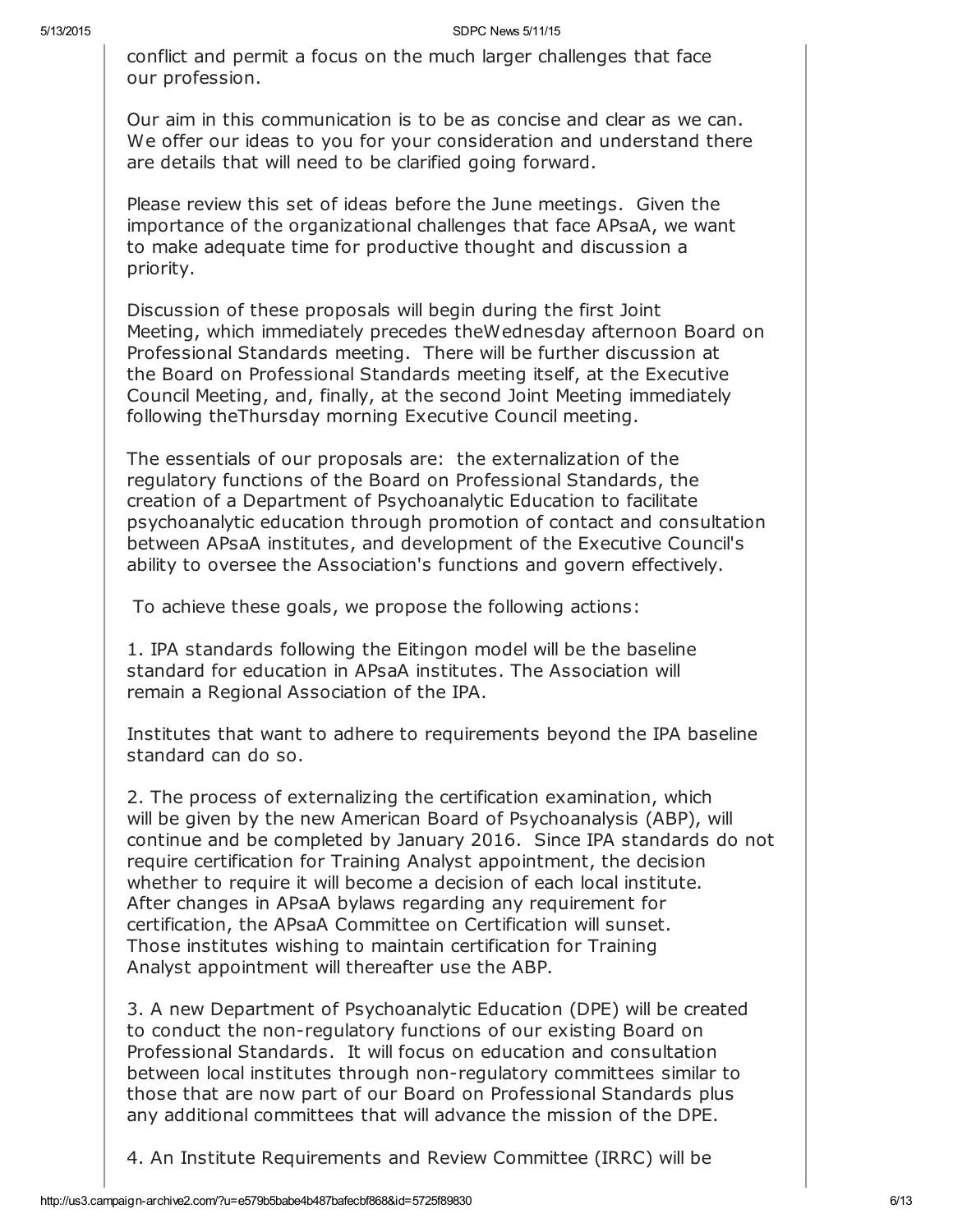developed to review applications of non-APsaA institutes interested in becoming an APsaA institute. The IRRC will establish and revise as indicated procedures for review of each application focusing on whether the educational program of that institute is "substantially equivalent" to the IPA standards held by APsaA institutes. Similar to the Membership Requirements and Review Committee (MRRC), the IRRC will

be a committee of the Executive Council.

5. The APsaA Department of Psychoanalytic Education will function on behalf of all existing APsaA institutes and those institutes that join APsaA in the future through the IRRC. Any APsaA institute that elects to adhere to standards in addition to the APsaA baseline standard and chooses to participate in an external entity following such standards could do so without alteration of its standing within APsaA as an APsaA institute.

6. The Executive Council will begin a process of self-assessment regarding its functioning; e.g., the nature of Councilors' roles and responsibilities and the Executive Council's mechanisms for overseeing all aspects of the Association's mission. Utilizing a professional nonprofit consultant of the Council's choosing who has expertise in best practices of Boards of Directors of nonprofit membership organizations, the process can begin in January 2016. The final process will be developed by Councilors in collaboration with their consultant. We have envisioned a process in which the consultant observes the Executive Council meeting and begins to meet with groups of Councilors to assess the strengths and weaknesses of the Executive Council and discuss potential changes in Council that will facilitate its ability to fulfill its responsibilities. The role of the Executive Committee in relation to the Executive Council will be part of this assessment and consultation. The Executive Council will inform the membership about its deliberations and any proposed changes that may require bylaw amendment.

After discussion at the Board on Professional Standards and the Executive Council and when there is approval of these proposals or variations acceptable to all, a package for gradual and comprehensive change will be put forth to the Executive Council, the Board on Professional Standards, and to the membership.

We would like to offer a final thought about these proposals. As you might imagine, these ideas were not easily arrived at during our ongoing discussions and retreats in the past year. However, all of us began focusing on listening, discussing and arriving at consensus regarding what would benefit the Association. We stopped thinking about winning or losing or getting every change we might have wanted. This was a difficult process but it might be our best recommendation for achieving real change.

We look forward to your responses to this set of proposals and to productive discussion in June. We hope the discussion will move us forward toward a shared vision of organizational change and progress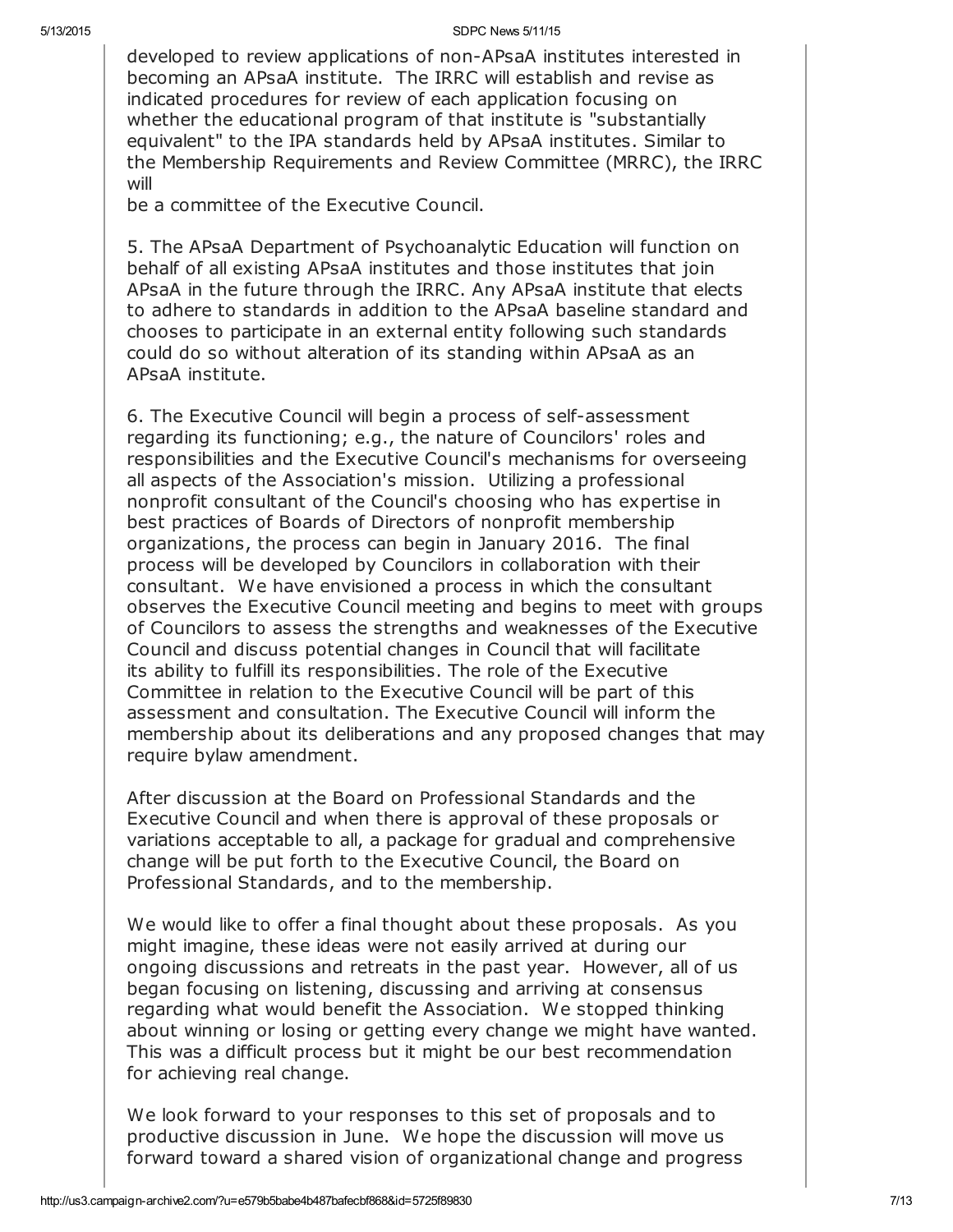that will benefit our Association and our profession.

Respectfully,

The Executive Committee

Mark Smaller, President

Harriet Wolfe, President-elect

Ralph Fishkin, Secretary

Bill Myerson, Treasurer

Lee Ascherman, Chair, Board on Professional Standards

Betsy Brett, Secretary, Board on Professional Standards

Peter Kotcher, Executive Council Guest

Deadlines for several APsaA sponsored Awards and Prizes are coming up in the next few months. Below is a list with links to the APsaA website where you can learn more about each award and submission guidelines.

#### Tuition Support for [Academics](http://r20.rs6.net/tn.jsp?f=001WMH22Cqil-IOwjlaTHw8aM9ttuF_36pzjtanycyZKcWDthPWCdwwDRpGyySf1D6tHyIL5JA1CHw-6RXWKYX_EeaDtFp4GE0RINGJ8AfVYaR8O6AMmRlHRS7zky3hmcyxyIARa63n2CxmikJl-SstghyP1-gVlWxBS7F4z_lebxfOYoSNE0TQP0SRRoSQbkI0qEWFH-xIVAU=&c=DLRK8TmDemag4nTT62mFDqPEB8cow4aEsDaatlztNmpDDAJUgcoS3g==&ch=ctxM20znWOS3EXdbDjxohCndfWEm6vfhssFQfyjaOLFV0QrknR2rZQ==)

Tuition support for academics to attend psychoanalytic training seminars at APsaA Institutes. Any academic - either CORST candidates currently enrolled in training or others simply interested in gaining psychoanalytic knowledge for research - is encouraged to apply.

Deadline: **August 15** 

#### Candidates' Council [Psychoanalytic](http://r20.rs6.net/tn.jsp?f=001WMH22Cqil-IOwjlaTHw8aM9ttuF_36pzjtanycyZKcWDthPWCdwwDRpGyySf1D6tyh9R8iien5bmceSeuivinw8jteocca068xT-iF9DQefLa3wA8W3WcrmG0pY85JgWSS5LpSVzeiZ9nV2gYTGni-I-ZnnnRn4z3XWiEpnauqfbCH8q9fMc3eDWkf23JkQ4T51puLQyxgzB6N3tgfdRU5HWSS0OMZN11skHOM13TWYohMtB4cClZA==&c=DLRK8TmDemag4nTT62mFDqPEB8cow4aEsDaatlztNmpDDAJUgcoS3g==&ch=ctxM20znWOS3EXdbDjxohCndfWEm6vfhssFQfyjaOLFV0QrknR2rZQ==) Paper Prize

A \$500 first prize and \$250 semi-finalist honorarium awarded to an APsaA Candidate Member for the most outstanding paper on a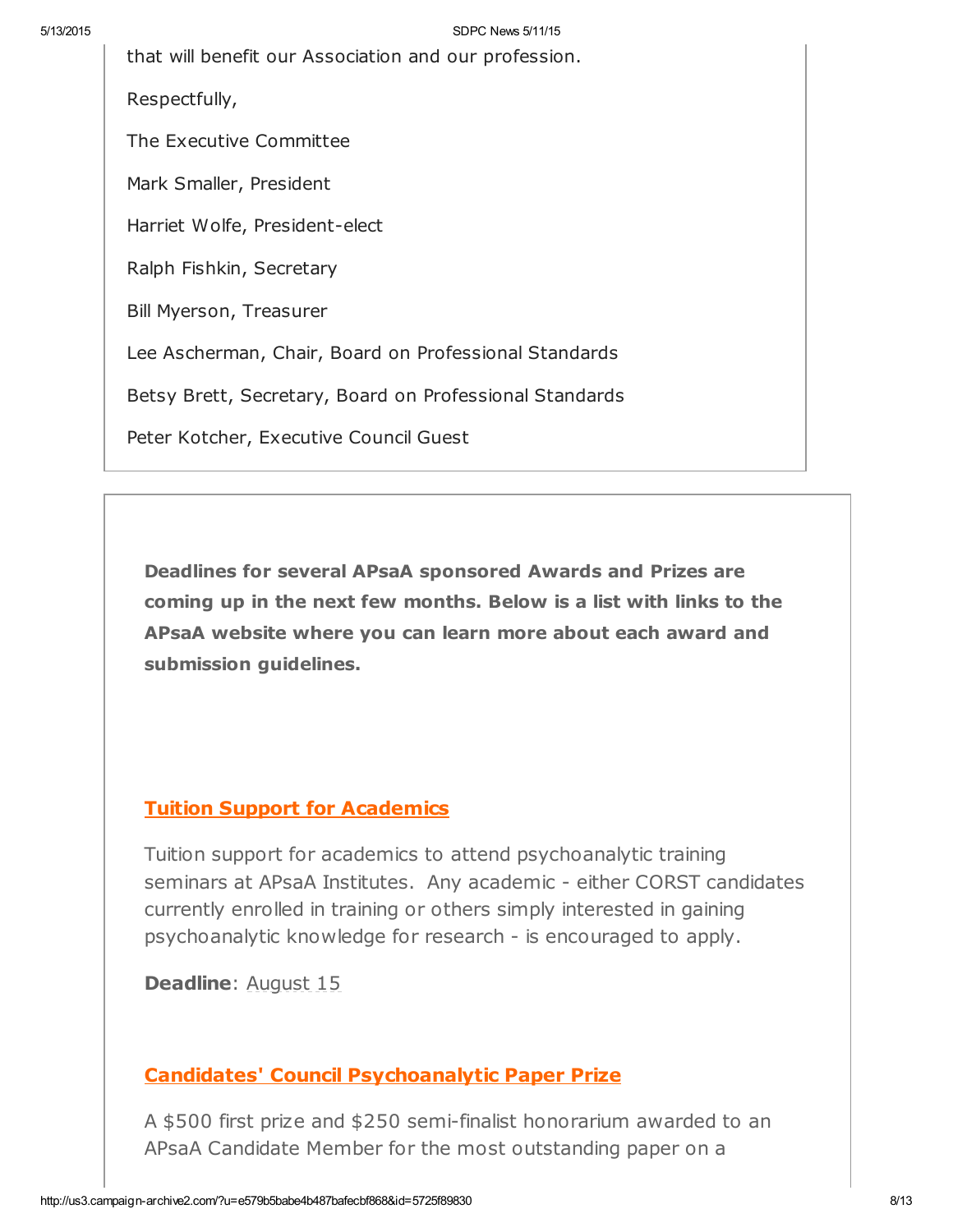psychoanalytic subject. The winning paper is presented at the APsaA National Meeting and is reviewed for publication by JAPA.

Deadline: August 1

#### Excellence in [Journalism](http://r20.rs6.net/tn.jsp?f=001WMH22Cqil-IOwjlaTHw8aM9ttuF_36pzjtanycyZKcWDthPWCdwwDRpGyySf1D6tnrHEI6OMTYEn_eDIZFtOgEF62DAe2pCr8cXVmb8wkKUb6pkmXBOysatb88posIAwQFPusL6Au1dsWs71Vw2ih50JamCj4r3bdzzuDRButaBe8msyZcQESXjFUgPlz7Azr_uqsEV5gPO8f029dpR0MA==&c=DLRK8TmDemag4nTT62mFDqPEB8cow4aEsDaatlztNmpDDAJUgcoS3g==&ch=ctxM20znWOS3EXdbDjxohCndfWEm6vfhssFQfyjaOLFV0QrknR2rZQ==)

A \$500 award to recognize professional reporting of outstanding merit that contributes in an exceptional way to the public understanding of psychoanalytic and psychological principles and phenomena.

Deadline: September 16

### Psychoanalytic & [Psychodynamic](http://r20.rs6.net/tn.jsp?f=001WMH22Cqil-IOwjlaTHw8aM9ttuF_36pzjtanycyZKcWDthPWCdwwDRpGyySf1D6trovgukz8-YA4CEyDwWanVeNAllUXOU7EADSwt3nnWp6OaMkJY7NQE-vevSbPWgIWrnAPDYp9BkEgheFxEUrpE8If8D9uZBrcWWm7XCMIyyoJFVUoQTNJqZXR7sS-QVGH&c=DLRK8TmDemag4nTT62mFDqPEB8cow4aEsDaatlztNmpDDAJUgcoS3g==&ch=ctxM20znWOS3EXdbDjxohCndfWEm6vfhssFQfyjaOLFV0QrknR2rZQ==) Teachers' Academy

A professional development program for teachers of psychoanalysis and/or psychodynamic therapy. The Academy provides the opportunity for clinical teachers in psychiatry residency, psychology graduate and social work graduate programs to engage in a professional development program designed to facilitate their interest in psychoanalysis and psychodynamic therapy, and help them increase their teaching effectiveness with trainees.

Deadline: August 15

### Ralph E. [Roughton](http://r20.rs6.net/tn.jsp?f=001WMH22Cqil-IOwjlaTHw8aM9ttuF_36pzjtanycyZKcWDthPWCdwwDRpGyySf1D6tfrA1P3k-u6_ca_J65-z6ZTPvwjYRxwRYiwbJqTiGvyZGXpjFD5Lo2n15u49sTUv5XESQ8BHcST35Jctk1twDj25im3aZ7rYQPmq3HCJoZeJfCITQzghhZA==&c=DLRK8TmDemag4nTT62mFDqPEB8cow4aEsDaatlztNmpDDAJUgcoS3g==&ch=ctxM20znWOS3EXdbDjxohCndfWEm6vfhssFQfyjaOLFV0QrknR2rZQ==) Paper Award

A \$500 prize for an unpublished manuscript that, in the opinion of the judges, makes an original and outstanding contribution to the psychoanalytic understanding and/or treatment of lesbian, gay, bisexual, queer, trans\*, or gender-variant people. The paper is presented at the APsaA National Meeting and is reviewed for publication by JAPA.

Deadline: **August 31** 

### [CORST](http://r20.rs6.net/tn.jsp?f=001WMH22Cqil-IOwjlaTHw8aM9ttuF_36pzjtanycyZKcWDthPWCdwwDRpGyySf1D6tJE3M2wfhQIb7aI6kSl2x2d1-FntZaXxW1GiZH-buaFTgezyTuUqNw8O6UxqE-E4xpnpf0ynJdwPcJQ_UBW2Q-jOAzE0RiUUh1AIt3RcNWngdyyvJFg6w-da1wprdDBpXEo7MkFHDqZbUh3kBA8Kxd-HtOmtg2sjWuNWJMXiqssRy_RQQA1TqnQ==&c=DLRK8TmDemag4nTT62mFDqPEB8cow4aEsDaatlztNmpDDAJUgcoS3g==&ch=ctxM20znWOS3EXdbDjxohCndfWEm6vfhssFQfyjaOLFV0QrknR2rZQ==) Essay Prize

A \$1,000 prize for an outstanding essay that applies psychoanalytic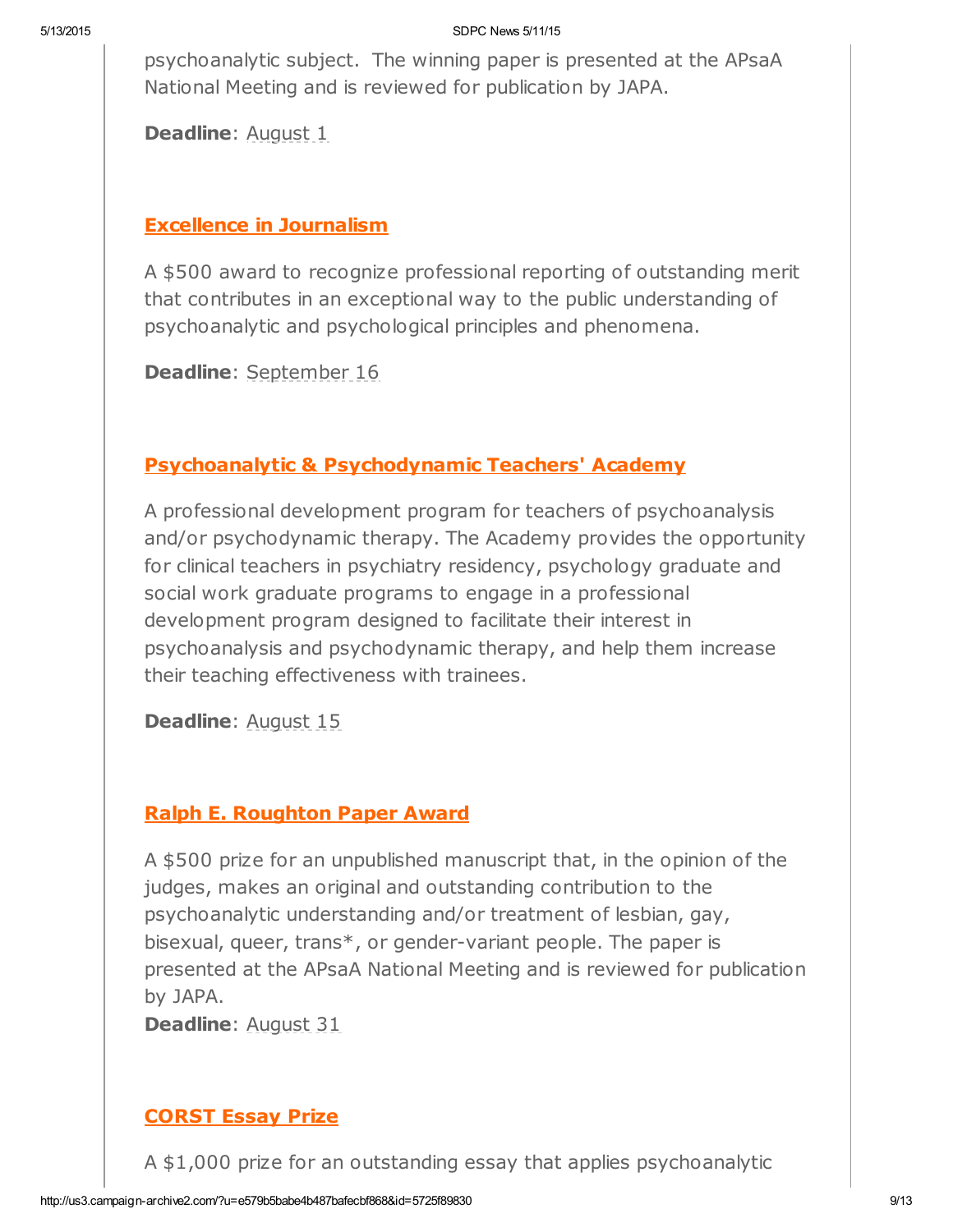concepts and techniques to the arts and humanities and behavioral and social sciences. The winning essay is presented at the APsaA National Meeting and is reviewed for publication by JAPA.

Deadline: September 18

#### [Courage](http://r20.rs6.net/tn.jsp?f=001WMH22Cqil-IOwjlaTHw8aM9ttuF_36pzjtanycyZKcWDthPWCdwwDRpGyySf1D6tcm-W5lIGU0Ftjg5lPOZm9ZddF2UEAP7nO7-wh7ygML9W7ZCOsZamzKGvauuoBOPFFncADZgYd0uNOjzp_ARpSJbEumpSFtx5nptmeKdIk1EU5bNqfNyzBvQ9MTaGrzS5GD0YL4Kin-AA5UEBonKM2g==&c=DLRK8TmDemag4nTT62mFDqPEB8cow4aEsDaatlztNmpDDAJUgcoS3g==&ch=ctxM20znWOS3EXdbDjxohCndfWEm6vfhssFQfyjaOLFV0QrknR2rZQ==) to Dream Book Prize

A \$500 prize for a scholar with a full-time appointment in the arts and sciences who recently published a book that best promotes the integration of the academic and clinical worlds of psychoanalysis.

Deadline: September 18

### [Undergraduate](http://r20.rs6.net/tn.jsp?f=001WMH22Cqil-IOwjlaTHw8aM9ttuF_36pzjtanycyZKcWDthPWCdwwDRpGyySf1D6tYwF7Ja-KIdLoleS--jztr9ueazbRkf_KQ2oec7bF2bjr-Q4LtXaWjOepis5X_UK7MPlZs58nDjLRZx-aXrgvQpZFLzYfthIvVzWkDkquSiQ-XxxiTp6HZNYhh_8br4ab35q1ICQBEzsL9a7RFKqJlA==&c=DLRK8TmDemag4nTT62mFDqPEB8cow4aEsDaatlztNmpDDAJUgcoS3g==&ch=ctxM20znWOS3EXdbDjxohCndfWEm6vfhssFQfyjaOLFV0QrknR2rZQ==) Essay Prize

A \$500 prize for an undergraduate paper or essay which engages psychoanalytic ideas in relation to a focused question in any academic discipline.

Deadline: September 18

# San Diego Psychiatric Society's Annual Conference, Advances In Addiction

The San Diego Psychiatric Society planning committee cordially invites you to attend the San Diego Psychiatric Society's Annual Conference,

Advances In Addiction on June 6<sup>th</sup> and 7<sup>th</sup>, 2015. Please visit [www.sdpscme.](http://www.sdpscme.org/)[com](http://www.sdpscme.com/) for the full agenda, speaker bios, and registration information. If you would like additional information, please contact Executive Director Victoria Pak at [info@sandiegopsychiatricsociety.org.](mailto:victoria.pak@gmail.com)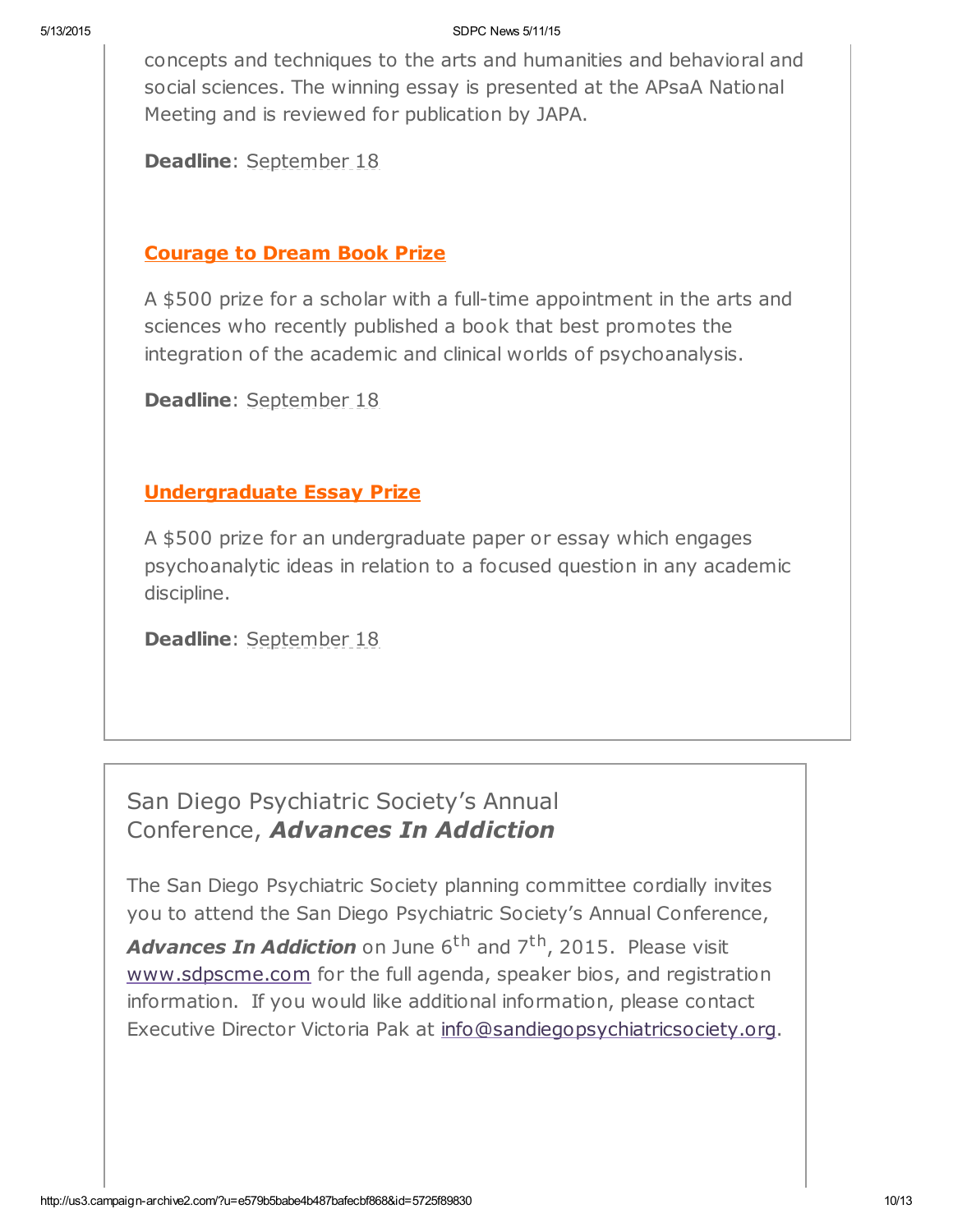

# The San Diego Psychoanalytic Center is dedicated to promoting the relevance and vitality of psychotherapy and psychoanalysis

Advanced Training Innovative, inspiring and individualized education

### Continuing Education Educational events for mental health professionals and the public about psychoanalytic thinking and clinical applications in diverse settings

#### Mentoring

Fellowship for mental health trainees

#### Referral Service

Referrals for psychoanalysis and psychoanalytic psychotherapy for adults, adolescents and children in the San Diego area (619-615-8428)

Events and Celebrations Upcoming event: Spring celebration to honor new grads

Collegial Connections Community of supportive,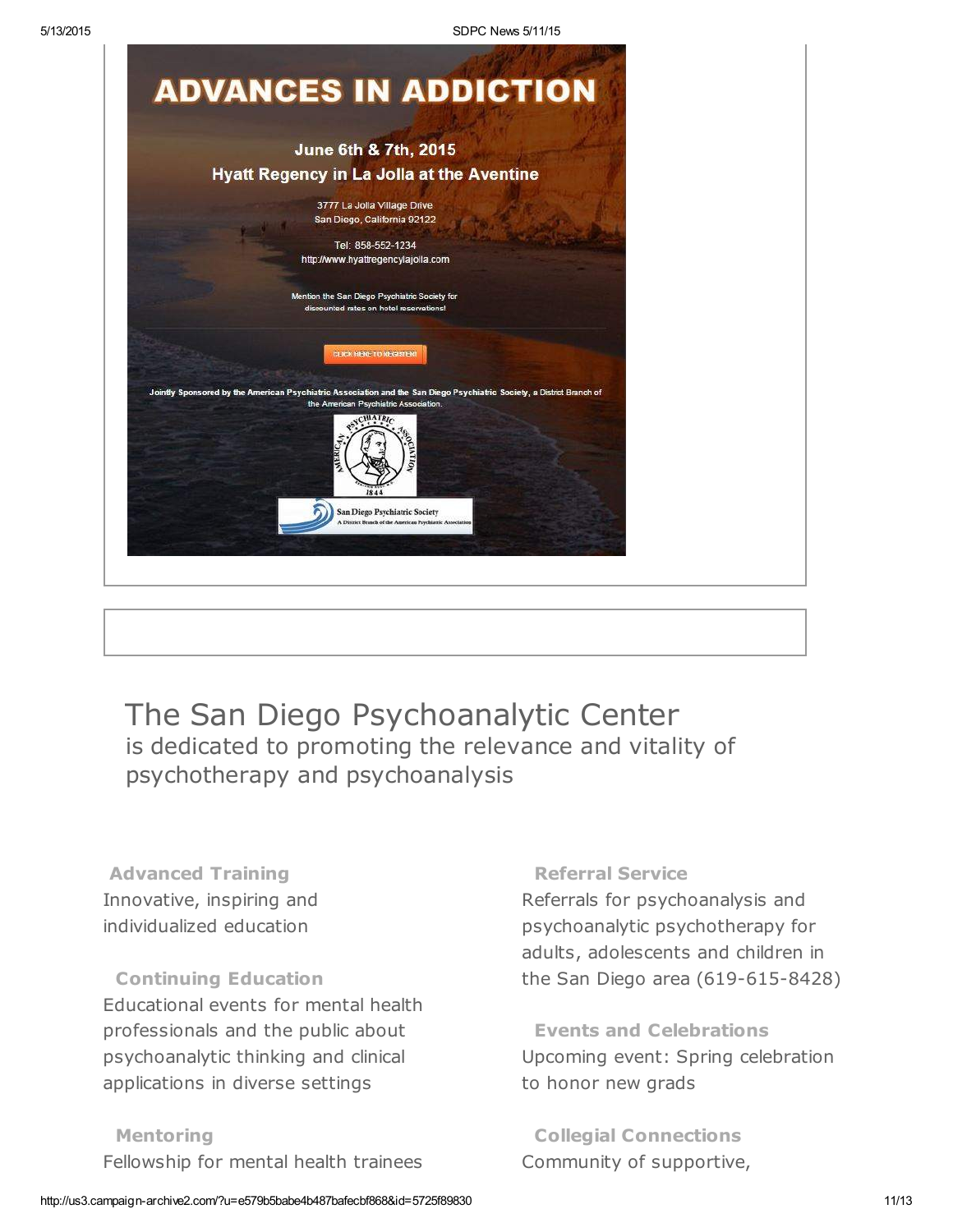early-career therapists

Community Involvement Connections with mental health professionals, academic institutions, and professional societies

experienced, and dedicated psychoanalytic therapists

Practice Promotion Support in building your therapy practice

# Services Offered By SDPC Members

Please send your Announcements to: sdpc.michelle@gmail.com

# SDPC Member Classifieds

Please send your Announcements to: sdpc.michelle@gmail.com

REMINDER: Please send all future announcements/event advertisements to Ms. Michelle Spencer at: sdpc.michelle@gmail.com. They will be included in the next volume of the SDPC weekly newsletter.

# Please Donate to SDPC Through [Amazon](http://www.sdpsychoanalyticcenter.org/node/395#overlay-context=node/395) Smile

[AmazonSmile](http://smile.amazon.com/about) is a simple and automatic way for you to support SDPC every time you shop, at no cost to you.

Amazon will donate 0.5% of the price of each purchase you make